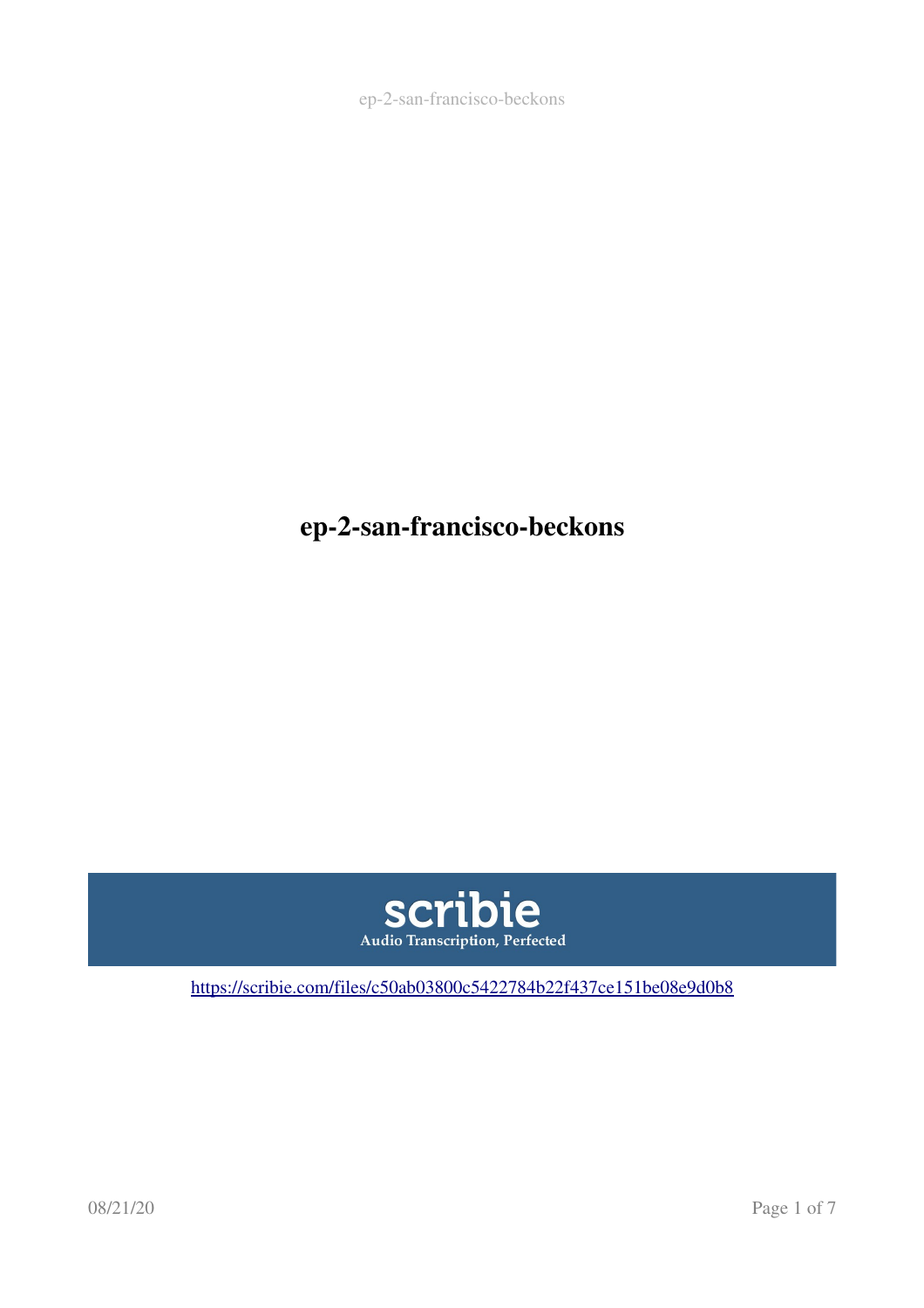00:00 Enid Otun: Hello, and welcome to the second episode of If Women Were Meant to Fly, the Sky Would be Pink: San Francisco beckons. I'm Enid Otun. In this episode are expanding on the individuals who are instrumental in starting me on my path to becoming a professional pilot in the USA as I begin my commercial training.

[music]

00:52 EO: In episode one of my podcast, I introduced myself, I told you about my difficult early life, and described the framework of the beginning of my flying career. What I did not do was introduce you all to the exceptional individuals who were instrumental in making this happen. What you have to remember is that whilst I was always tenacious and determined, I lacked any real selfbelief. When you feel like that, it can be surprising and confusing when others see potential in you. It takes a while to come around to that way of thinking.

01:26 EO: The people I'm about to describe started that process for me, and gradually, with their patience and encouragement. I avoided self-sabotage and learned to be kind to myself. The first man to set me on this path was the British Caledonian co-pilot on my first ever pleasure flight that I talked about in episode one. The second was the manager and chief instructor of the Lagos Flying Club, Captain Shaikh. He was an ex-Pakistan Air Force military pilot and, as such, had a very direct nature. He scared me senseless, but he was also kind and encouraging. He stood on ceremony and was polite and engaging, and a remnant, I think, that was left over from his military training.

02:12 EO: My first half hour was flown with Captain Shaikh as he assessed what I was capable of. Well, just as well he did most of the flying. I was too busy sweating, so much that my hands kept slipping off the control column. I was left in suspense at the end of the session, Captain Shaikh being a man of relatively few words, not knowing quite what he thought of me. It was a huge relief when he told me that he saw something in me and he encouraged my mum to invest in more lessons. So, I was set up with all my manuals and my student pilot licence. There was no going back now.

02:46 EO: I began my lessons shortly after that with the third man who would be a great part of my career, Chris Wadolkovski. He was a Polish-American expatriate, hired by the club as an instructor. Chris was a natural teacher and a very likable guy. He was about nine years older than me, but very young at heart, and we laughed a lot. I remember practicing steep turns when the bank angle was about 45 degrees. And as many students do, I kept leaning away from the turn. He would try to encourage me to lean into the turn and when I didn't respond, he would gently push me against the door just to prove a point, probably, that I wasn't going to fall out.

03:25 EO: It was a trick I used a few years later when I became an instructor, and my students did the same thing. Chris recommended lessons at least three times a week, and this worked out well for me as I grew in confidence. I had already mastered basic straight and level flying and some various other manoeuvres, so my first real challenge was building up to landings. Take-offs I could do, landings, they were a different pay grade. The club was located at the main International Airport in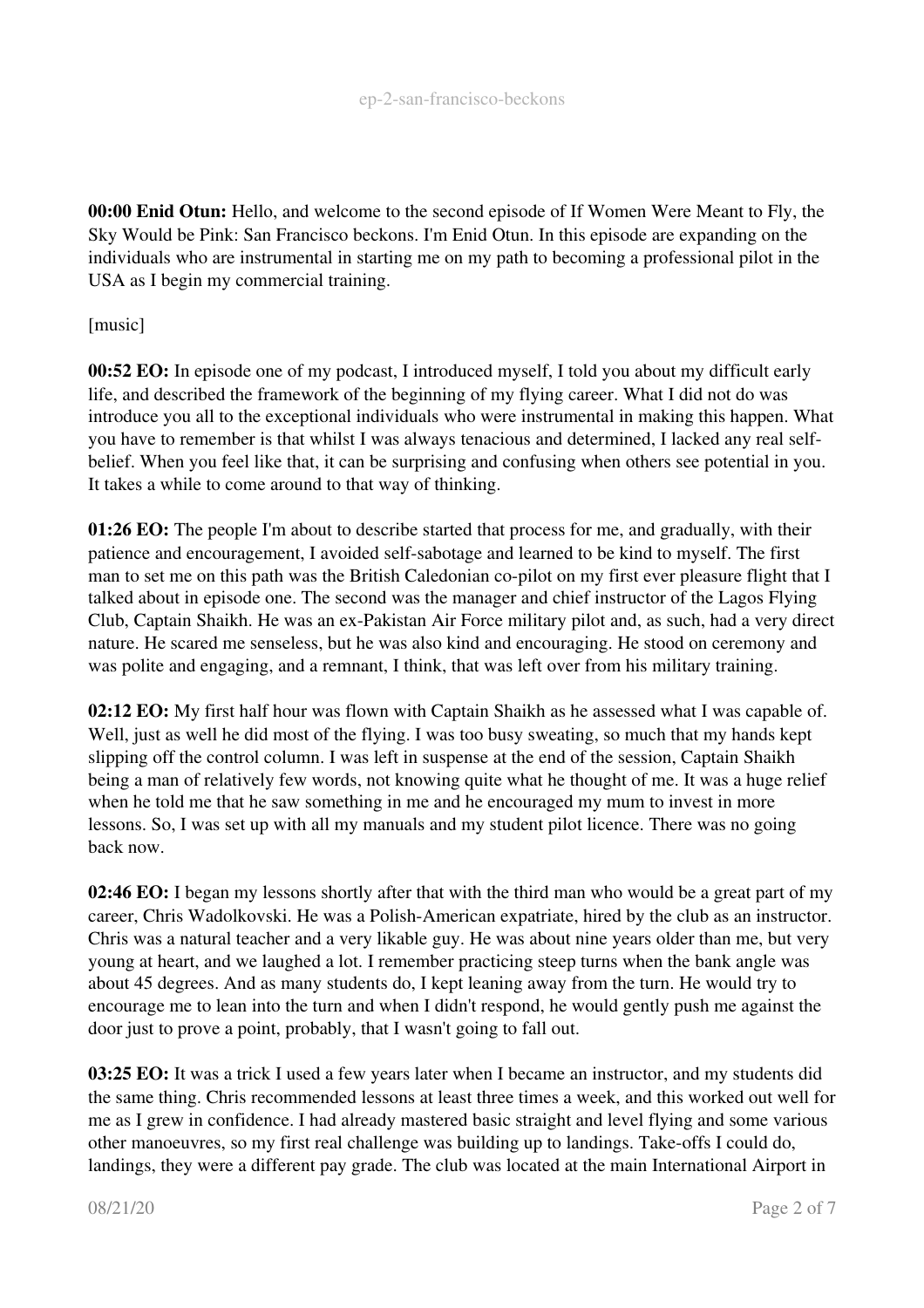the early '80s, and so we had to negotiate a lot bigger traffic as we taxied out in the tiny training aircraft, the Cessna 150 or 152, to fit in with all the rest of the commercial traffic. It felt intimidating at first, but whilst Chris was at my side, I was fine. He was confident and knew it all so well. I was not so confident, but I was determined.

04:17 EO: The build-up to my first solo flight was handled well. I knew that after landing practice, one day, Chris would ask me to pull over on the taxiway and he would get out and say, "You have it, Enid, go do some landings on your own." Wow, I had a choice. I felt like responding by asking him, "Are you totally mad?" But instead I gathered up as much courage as an eight stone bean-pole teenager could and tried not to run him over whilst I negotiated my way back to the holding point alone. This was it. I had to complete a set of three touch and goes. Now, this is where you took off, flew a standard pattern around the airport, landed, but instead of slowing down, you'd simply advance power and commence another take-off run, on the roll, as they say.

05:03 EO: Air traffic control were always aware when this is going to happen, so they could assist when necessary, like if you totally forgot a radio call, they'd kinda nudge you a little bit to respond. They kinda knew you had a lot on that day. I remember that first solo feeling, clammy hands, shaking legs, stammering radio call, but once I completed my pre-take-off checklist and was on the roll, I actually found I was quite calm. I was waiting for the 60 knots on the air speed indicator, runway 19 left falling away in the distance as I pulled back on the control column, got airborne all by myself. I looked over to the right and clocked the empty seat. But the panic had left me and I concentrated on trying to get this tiny little machine back on the ground in a controlled way.

05:50 EO: It worked out better than I could have imagined and I gained a new sense of courage. Two down one to go, and then I will have completed my first challenge, my first solo. It was about that time that a Nigerian Airways DC-10 decided to make an appearance on long finals to runway 19 left. And for those who aren't flying people, that basically means a bloody big plane was headed in my direction. The air traffic controller who had looked after me so well thought that after two successful controlled landings he could step up the pressure a bit. "Five November alpha whisky lima, shorten your downwind leg to base, you are number one to land."

06:27 EO: Wow. The faster, heavier, DC-10 was closing in on my landing space. So, well, [06:34]  $\Box$  my careful checklist-driven process to hurry it up a bit. Well, this wasn't part of the plan. The instructor hadn't prepared me for this. I checked up ahead as part of my airmanship, looking out for aircraft in the vicinity and checked the silhouetted shape of the majestic DC-10 hurtling down the approach. "Cleared straighten finals, one nine left number two behind the Cessna 150 now turning base leg." A base leg is when you're right angles to the runway you're landing on. I won't repeat what I heard myself saying. I realised I had to bank steeply to make it on to base leg and then again on to finals. And instead of the gentle power reduction timed and nailed to perfection for the right phase of this exercise, I now had power off, diving towards the ground at a somewhat faster speed than anticipated.

07:23 EO: As I regained control of my emotions and the aircraft, I realised Chris had prepared me for just such an event, and all I had to do now was see it through to the end. I did. And as I rolled out in a hurry, off the runway, Chris was waiting for me, beaming with pride. I think he also may have flipped the finger to the now visible DC-10. Logbook signed, congratulations all round, all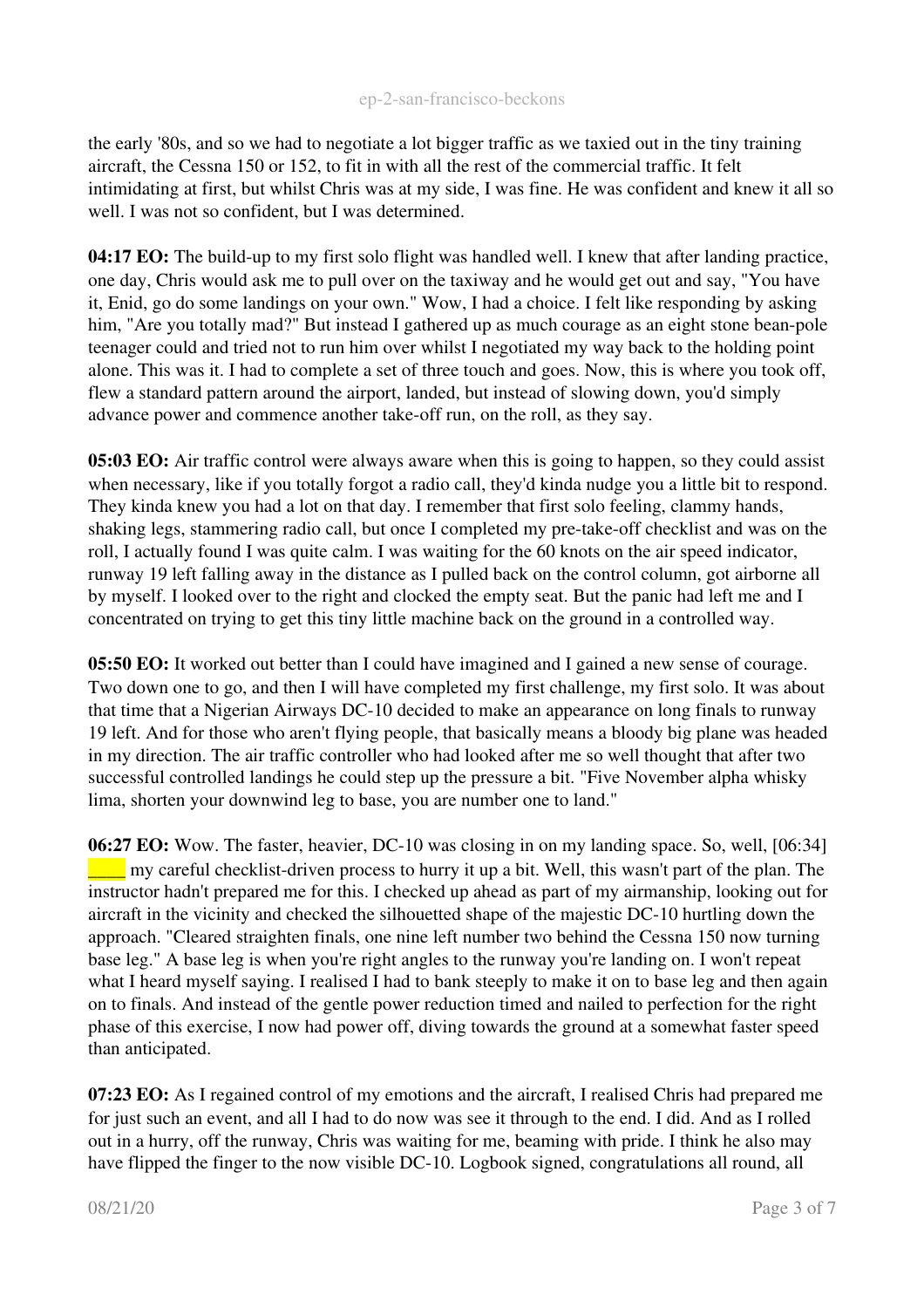that remained was my celebratory dunking in the MIG-21 ejector seat, and a slap-up Chinese meal that evening, with the club. It was a new and wonderful feeling to be celebrating this important milestone with such a supportive group of new friends around me.

08:02 EO: Captain Shaikh was also instrumental to my commercial career in other ways. He had an affiliation with a US school just outside San Francisco, in a place called San Mateo, the Airline Training Institute. He was very persuasive and he encouraged me to follow what he said would be a great career path, for me to train as a commercial pilot and flight instructor, so that one day I could eventually return and teach at the club. He said I was very good and that I would excel. And you know what, that was all I needed to hear. Another confirmation that perhaps I was okay, not too damaged, and actually had some talent at something. Several months later, I was processing student visas at 3:00 AM, that was the start time, outside the US Embassy on the Lagos mainland. I did this for about three weeks straight, and there was a lot of paperwork involved, as well as a lot of stress. I was 18 years old, and on my way to the United States on my own.

08:58 EO: What just happened? Apart from travel as an unaccompanied minor, back and forth to school, I was a long distance novice, but I was about to be thrown in the deep end, known as Southern California. What I didn't yet realise was that this phase of my aviation journey would push the boundaries of my capabilities, but it would also invoke parts of my life that had hitherto lain dormant, and for good reason. So, at the beginning of March, 1981, and I boarded the first of two flights to my final destination of San Francisco, and what would be my new home. I don't actually remember very much about my arrival, but I do remember being very excited and very scared at the same time. My skinny frame in bell-bottom jeans and sporting an impressively voluminous afro. I had a pocket full of dollars, a student visa, and a driver waiting for me to take me to my first home in San Francisco.

## [music]

10:06 EO: My initial reaction, once I touched down in San Francisco, full of adrenaline, was that it really did seem to resemble a US drama. My only knowledge of the States until now had been via TV, you know, Kojak, Starsky and Hutch, all those programmes that I used to watch in Nigeria in the '70s. I was met by a friendly young lady, who was about to become a good friend for the next few years. She was from Tonga, and was the head driver, and basically looked after all the foreign students while they trained. I was now one of them. To my surprise, it turned out that I was the first female foreign student to enroll on the commercial licence course, and they didn't want to put me in student housing on my own. So as a consequence, I was thoughtfully housed with the family of one of the company's engineers. I travelled back and forth to the airport with him each day. This lovely family were also from Tonga, and they welcomed me into their friendly community, and what was to be the start of a long and happy friendship.

11:03 EO: I had a day or so to settle into my new life in this strange but fascinating country, and then it was straight into training. I had my first assessment flight booked and my first instructor assigned, Alan Philips. I remember him, he was about 30 or so and very, very tall, and we got on famously, immediately. He was confident and encouraging, and it seemed like my luck had been changing steadily over the last year or so, as I'd been meeting people that were, in one way or another, shaping my life in a very positive way, and this was a complete contrast to my life a few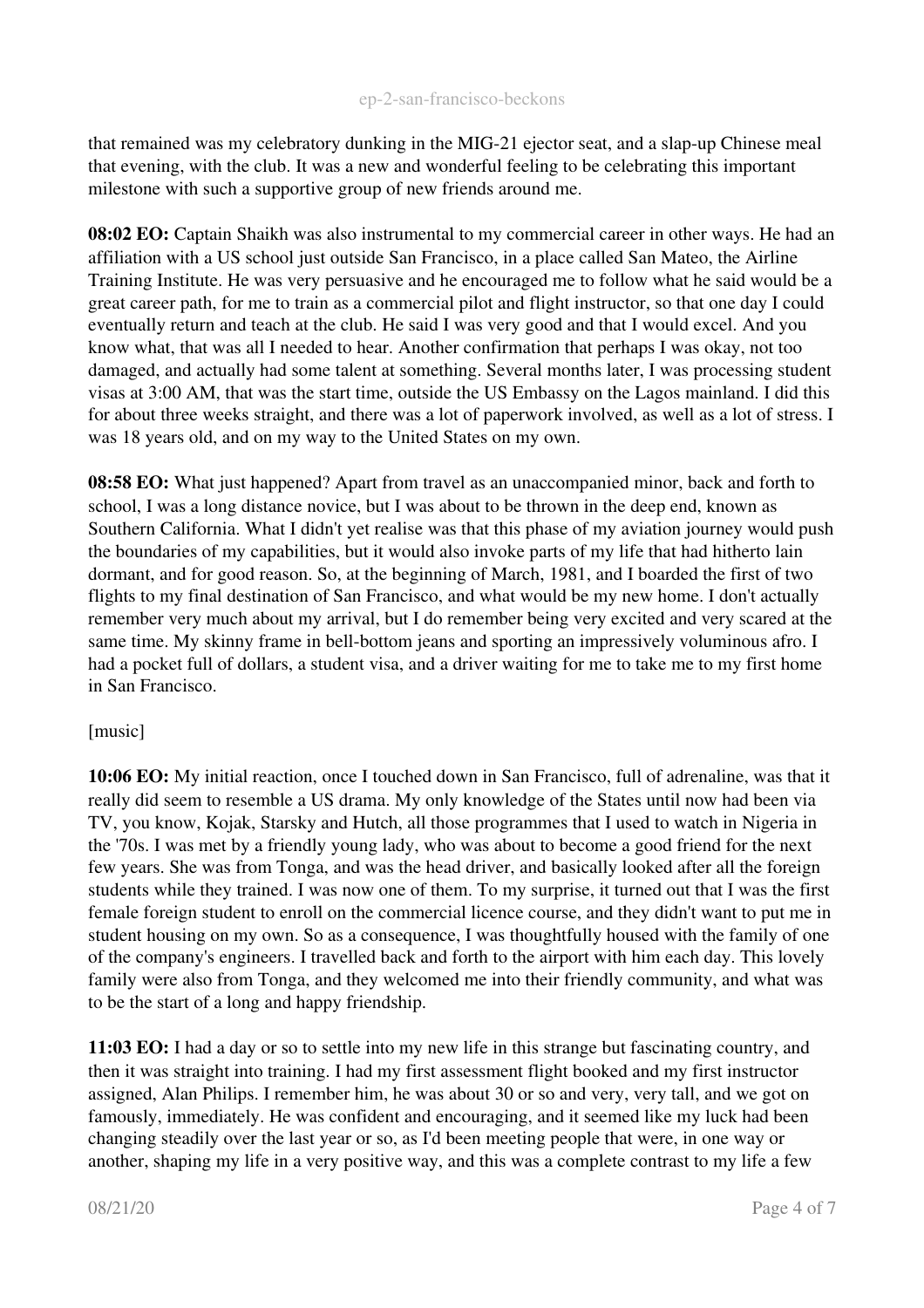years earlier. Curiously, I wasn't quite sure how I was meant to respond, yet I did feel I could trust these people. We operated out of the small San Carlos Airport. It was amazing. When you lined up and took off from runway 30, the beautiful city of San Francisco came into view to the north. Well, assuming it wasn't foggy.

11:57 EO: The extraordinary Golden Gate Bridge and the beautiful Redwood Shores were just up ahead as well, and they often served as that reassurance that I was in the right place in the early days of getting my bearings. My first three flights were getting comfortable with the location, the rules and the radio procedures in the US. I would soon be building my flight hours with solo flights and landings at many other airports in the area, as well as cross-country flights, designed to test my navigational skills. We had a specific training area to the west of San Carlos, in the region of an airport called Half Moon Bay, right on the coast. It was an uncontrolled airport, which meant control was exercised by pilots letting other pilots know where they were by radio, there was no control tower. In the early days of my training, it was quiet and great for practicing touch and gos and crosswind landings, which were always a challenge. Whale watching was a big draw in the later years, just off the coast, a few miles south of the airport. It was a great joy to see, dropping down to 1500 feet and just watching the whales migrate up the coast.

13:01 EO: San Carlos, too, was a wonderful place to fly, and my fellow students and I enjoyed excellent training. We had a Boeing 707 simulator on the premises, which was used for airline training, but it was also used to provide training to the pilots who used to ferry the space shuttle from place to place, piggybacked. The space shuttle, amazing. We met the crew quite frequently, and we were always in awe of this level of flying, something we all aspired to. I spent a lot of evenings when I was not doing my ground school training getting a few precious hours in during the maintenance cycles on the Boeing 707 with the ground instructor. I enjoyed his company and his many stories and how we laughed, as I crashed the aircraft repeatedly into terrain.

13:49 EO: I was building up my hours at quite a pace, taking phase checks with the FAA examiners to make sure I was achieving what I needed to, and looking towards doing my long cross-country commercial flights. I had one planned to Las Vegas, of course, combined with a weekend and some mates. Well, that was the plan, anyway. I was full of confidence at that time and loving every minute. It seemed inevitable, however, that one day I might become a little too confident, in spite of my huge belief in doing things by the book. I'd made a lot of friends in my first year and I was really enjoying this new-found belief in myself. I liked my early morning flights. It meant that I could get going whilst the airport was quiet and uncontrolled. I simply had to announce on the radio where I was and off I went.

14:38 EO: That day, I had agreed to meet a fellow aviator and a really good friend at the San Jose Airport for breakfast. Chris, she was an awesome pilot and instructor, as well as a charter pilot for Skyway Aviation, which was a subsidiary of the Airline Training Institute. I idolised her. She was one of those pilots that had a God-given natural talent and was spot on with everything she did without seeming to try. I knew I had to work hard at what I did in order to achieve, and I was okay with that. But unfortunately, my urge to impress her almost had dire consequences for me. The weather forecast that morning had called for fog in and around the Bay Area, particularly around Palo Alto and its hills. San Jose was clear, however, and I made the decision to keep visual and fly clear of the forecast fog. I wasn't instrument rated yet, I'd only just started that part of my course.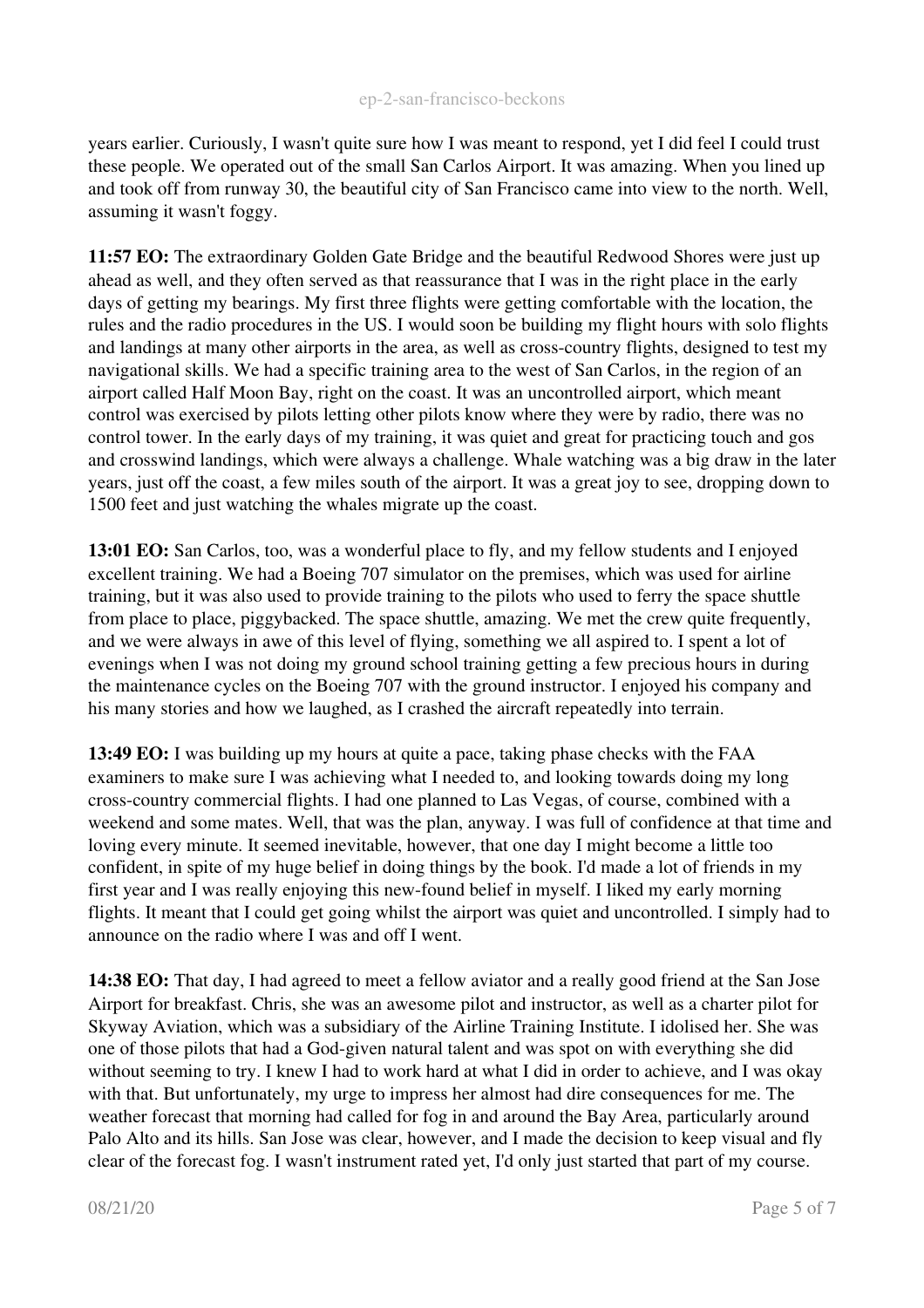15:33 EO: And that was when you'd have been allowed to fly on instruments alone without the need to remain visual with the ground, or what is called VFR or Visual Flight Rules. But I wasn't there yet and I had to be sensible about the flight conditions that I flew in. I took off north and turned east towards Palo Alto, all seemed great as I climbed to 500 feet to remain visual and plot my route further south to San Jose. It was only a 15-minute flight, 20 nautical miles or thereabouts. Something caught my eye on the ground and I fixated on it for a short while. But when I next looked up, I'd flown straight into a bank of fog. I panicked. [chuckle] This wasn't good. I needed to keep the aircraft straight and level at the very least and try to figure out where I was. The one thing I was sure of was I was perilously close to the Palo Alto hills, but not quite sure how close I was, as I couldn't see them anymore.

16:26 EO: I had planned to fly along the ridge at an altitude lower than I would normally have been to cross them. God, I felt clammy and scared, I was completely out of my comfort zone and not thinking straight. Alan, my instructor, had drilled this into me over and over again, he said, "Look, if you get into trouble, call for help. Use your radio. It doesn't matter how much trouble you may be in or how stupid you feel, it may just save your life." Luckily, I remembered that. I reached up to my radios and dialed in the San Francisco radar frequency. "I need help. I'm in a bank of fog near Palo Alto. I'm not instrument rated, and I'm very scared." Within seconds, a female voice had responded to me, telling me to fly the airplane as best I could straight and level and to dial in a transponder code, so she could track the aircraft on a radar screen. "Climb to 2000 feet," she said.

17:17 EO: Her voice comforted me and I didn't feel so alone. I felt stupid and reckless, but not alone. She continued to talk to me, reassure me, guided me back to San Carlos and stayed with me on the radio, in my ear, until I was on approach to land. Now, she made me promise to call her when I got on the ground just to make sure I was all right. To this day, this unnamed woman remains my guardian angel. She didn't report the incident, as she felt I had learned a valuable lesson, and she was absolutely right. We both knew I was lucky to have survived in one piece.

17:55 EO: Thank you for listening to this episode. Your comments and reviews are very much appreciated. I also want to thank Lucy Ashby for editing all of these episodes. In my next episode, I'll introduce you to some of my more challenging flights, the training that gets even tougher and makes me doubt my ability, and my emotional state spirals downwards as result of my last mishap. My flying suffers as a result. Thank you and good-bye.

[music]